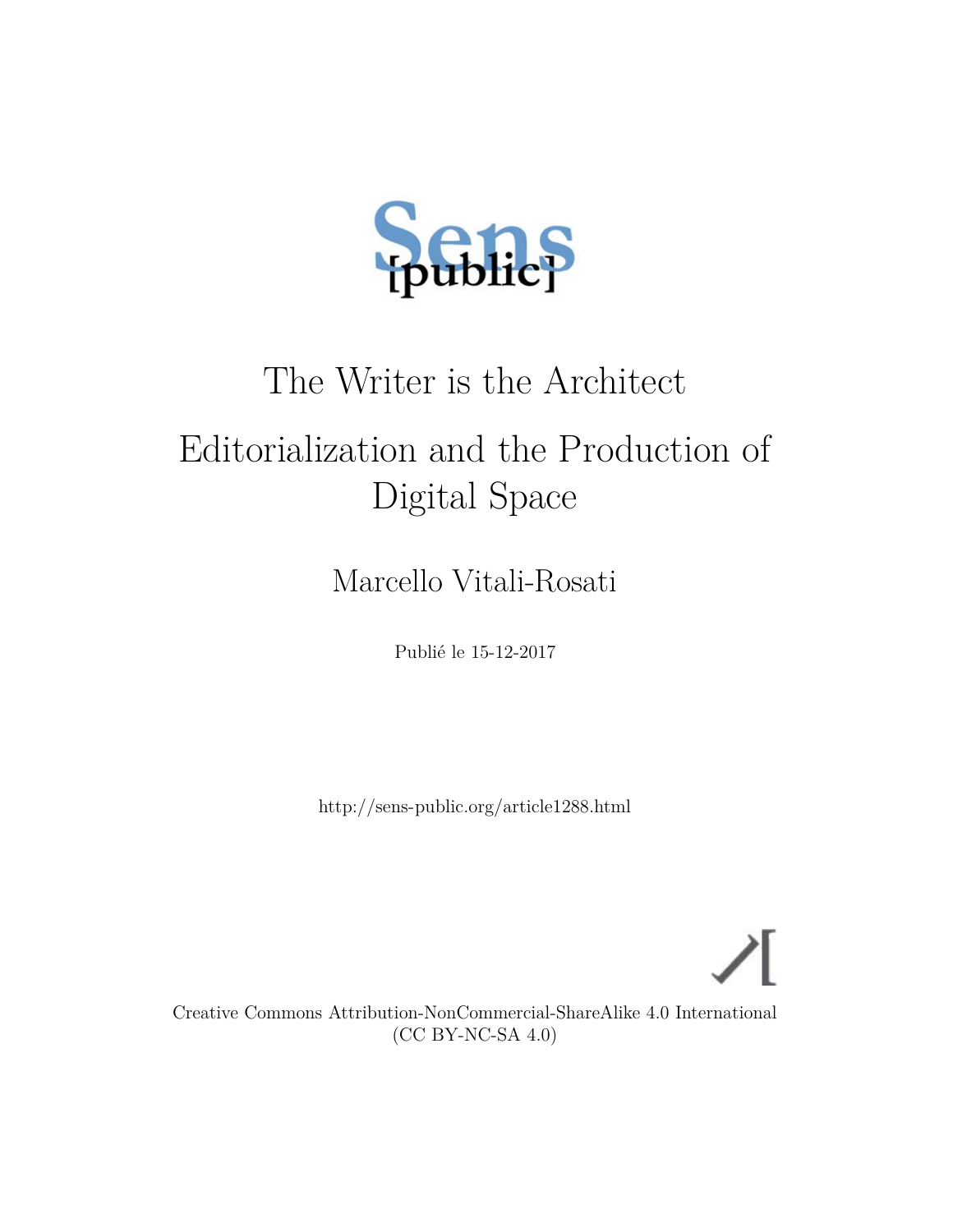#### **Abstract**

We live primarily in a digital space. The structure of the territory first appears to us by means of the mediation of digital devices, ones predominately owned by large multinational corporations. This situation implies a huge risk – that of remaining passive while private companies organize and develop these spaces for us. How might we avoid this risk? Is it possible, in the digital age, for us to be central to the production of the spaces in which we live? How might literature constitute a tool for the production of the spatial imaginary that enables us to reappropriate the places and territories managed by the information industry? This paper addesses these questions and attempts to show, on the basis of the theory of editorialization, how writing can be a way of producing the space in which we live.

#### **Résumé**

Nous vivons dans un espace numérique. La structure du territoire nous apparaît toujours par la médiation de technologies numériqes qui sont pour la plupart la propriété de multinationales. Nous risquons donc de rester passifs pendant que des compagnies privées développent et organisent cet espace pour nous. Comment pouvons-nous éviter cet écueil ? Est-il encore possible pour nous de rester au centre de la production des espaces dans lesquels nos vivons ?Comment la littérature peut-elle constituer un outil de production de l'imaginaire spatial qui nous permet de nous réapproprier les territoires gérés par les industries de l'information ? Cet article essayera de répondre à ces questions en montrant, sur la base de la théorie de l'éditorialisation, comment l'écriture peut être une façon de produire l'espace dans lequel nous vivons.

**Mots-clés** : Espace numérique, architecture, autorité, écrivain, éditorialisation

**Keywords** : Digital Space, architecture, authority, writer, editorialization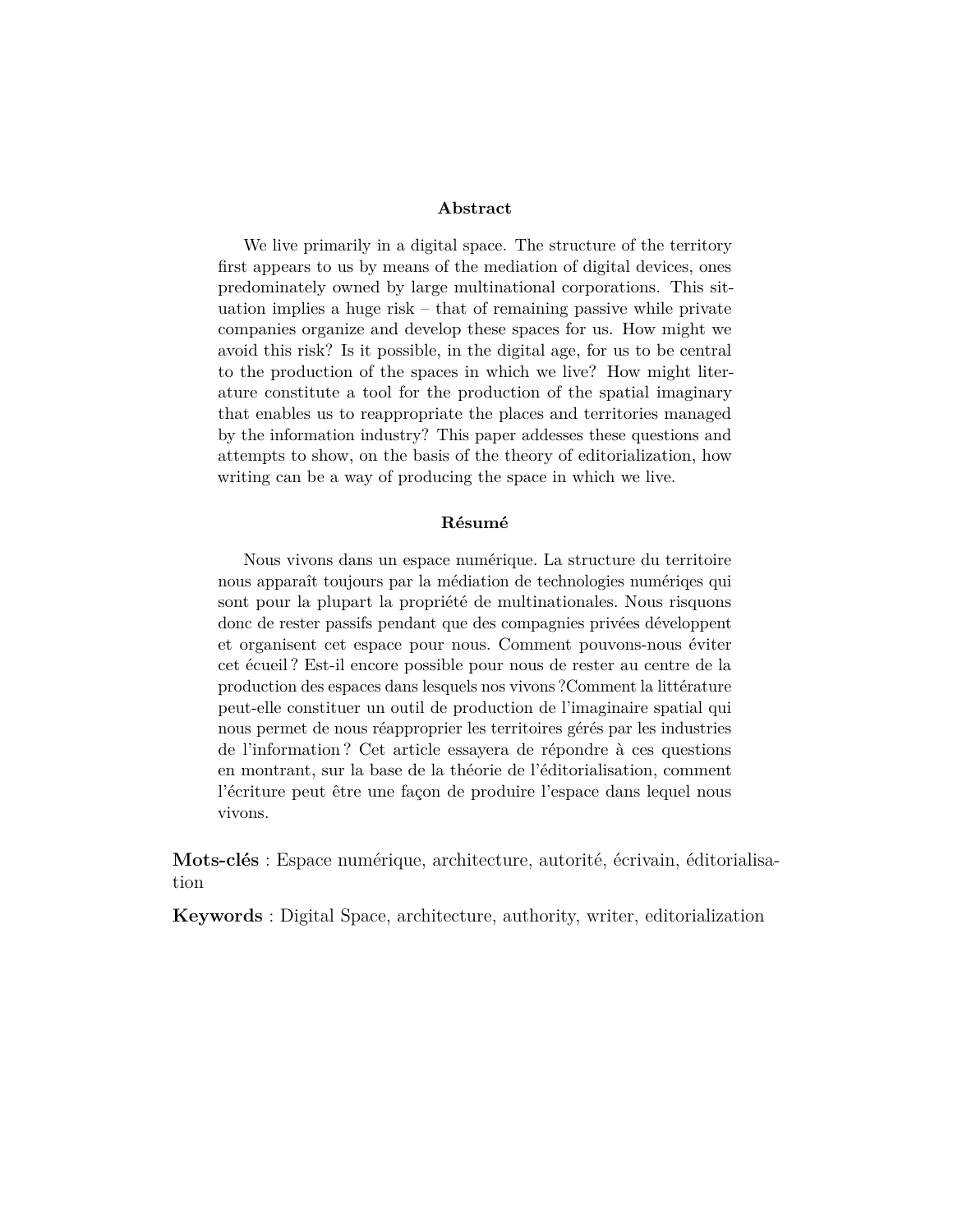## **Table des matières**

| Space as a dynamic structure $\dots \dots \dots \dots \dots \dots \dots \dots \dots$       |  |
|--------------------------------------------------------------------------------------------|--|
| Editorialization and digital space $\dots \dots \dots \dots \dots \dots \dots$ 7           |  |
|                                                                                            |  |
| The Transcan16 project $\ldots \ldots \ldots \ldots \ldots \ldots \ldots \ldots \ldots 11$ |  |
|                                                                                            |  |
|                                                                                            |  |
|                                                                                            |  |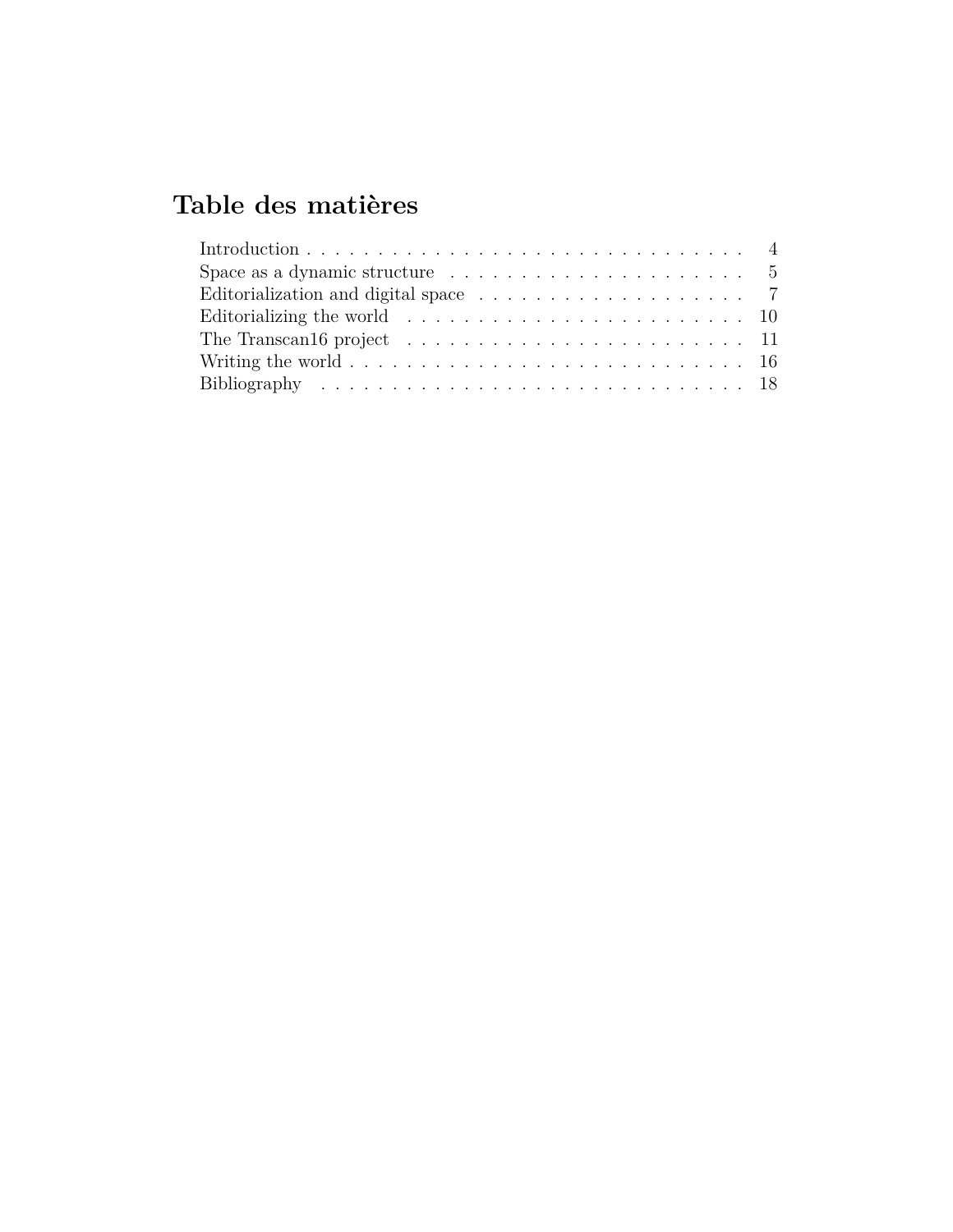## The Writer is the Architect

#### Marcello Vitali-Rosati

#### <span id="page-3-0"></span>**Introduction**

According to the geographer David Harvey, "The geographical imagination is far too pervasive and important a fact of intellectual life to be left alone to geographers" (Harvey [1995,](#page-18-0) 160). Since the 1960s, the human and social sciences have been marked by the emergence of a paradigm that encouraged the use of spatial concepts from an interdisciplinary perspective in order to address the construction of knowledge. This *spatial turn* has two major consequences : it marks an epistemological renewal in many disciplines (sociology, history, literature), while encouraging a new understanding of space freed from solely a geographical perspective. Space is, indeed, a complex construction with multiple intersecting origins - physical, symbolic, social, political, and literary. In this respect, one can read and analyze space as a text. Over the last thirty years, the emergence of numerous fields of research on spatiality have had a significant impact on literary studies, for example geopoetics (White et Institut international de géopoétique [1990\)](#page-19-0), anthropology, geocritics (Westphal [2011\)](#page-19-1), geography of literature (Moretti [1999\)](#page-18-1), and space narratology (Ryan [2009\)](#page-19-2). Yet, this relatively recent attention to space should not make us forget that from Homer's *Odyssey* to the work of Mallarmé, the history of literature is replete with texts that depict and problematize issues of space.

The epistemological consequences of the spatial turn are even clearer under the influence of digital technologies. Our way of understanding and inhabiting space has undergone numerous recent mutations. The appearance in our daily lives of immersive cartographic tools, combined with photographic and satellite imagery, assures us of an apparent mastery of the world that is more comprehensive than ever. The generalization of the geolocation process suggests it is now impossible to get lost. In this respect, the influence that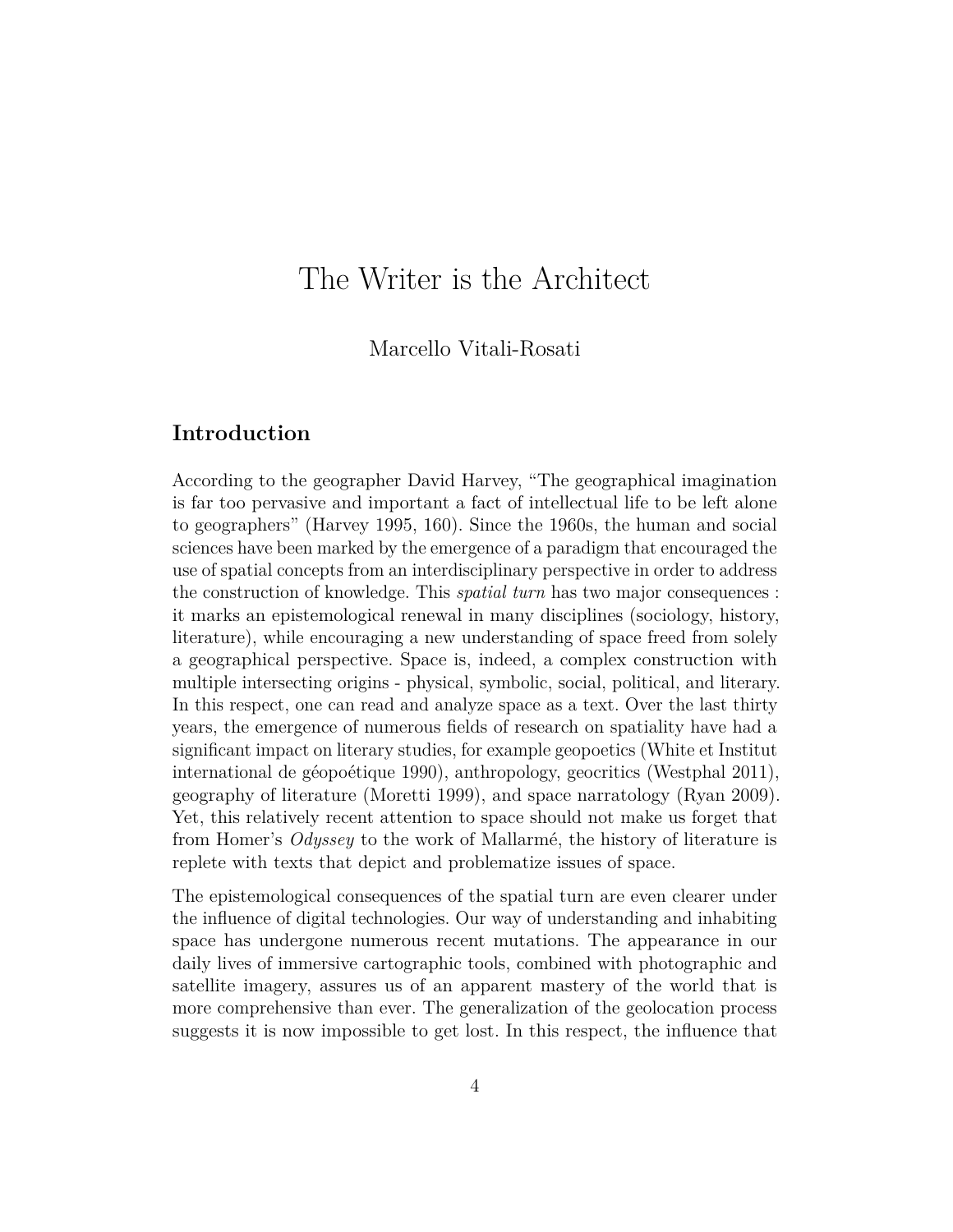digital tools exert both on space and on how we inhabit it has become a major issue for digital cultures. A quick review of our daily practices reveals the impact that digital infrastructures have on how we conceive of space. The structure of the territory first appears to us by means of the mediation of digital devices, ones predominately owned by large multinational corporations such as Google, TripAdvisor, Expedia, AirBnB, and so on.

We can say that we are now living in a digital space and that this space is constructed by writing. All the platforms that structure and reveal the space are made of wrtiting : text, code, encoded images and videos. Our identities are made of writing : personal profiles, data entered into databases, lines of code. Every one of our actions is based, in some way, upon writing - from clicking to buying a book or planning a trip. The objects that surround us are the result of a writing process.

This situation implies a huge risk - that of remaining passive while private companies organize and develop these spaces for us (Morozov [2012\)](#page-18-2). How might we avoid this risk ? Is it possible, in the digital age, for us to be central to the production of the spaces in which we live ? How might literature constitute a tool for the production of the spatial imaginary that enables us to reappropriate the places and territories managed by the information industry ?

#### <span id="page-4-0"></span>**Space as a dynamic structure**

In order to respond to these questions, we must first make explicit the definition of space on which I base my argument. Over the centuries, scholars have interpreted the concept of space in several ways. In this paper, I propose to regard it as a dynamic structure that unfolds like a melody played by several different actors - people's actions, infrastructures, speech. This idea implies to question a twentieth century *topos* : the Bergsonian idea that time would be on the side of movement, subjectivity, and difference, while space would be on the side of the *Gegebenheit* (being given), objectivity and unity. This idea is expressed in the *Essai sur les données immédiates de la conscience* (Bergson [1948\)](#page-17-1) and can be found in several philosophical theses of the twentieth century - for instance Heidegger, Ricoeur, and also Merleau-Ponty who, trying to go beyond this opposition, proposed the idea of the "temporalisation od space".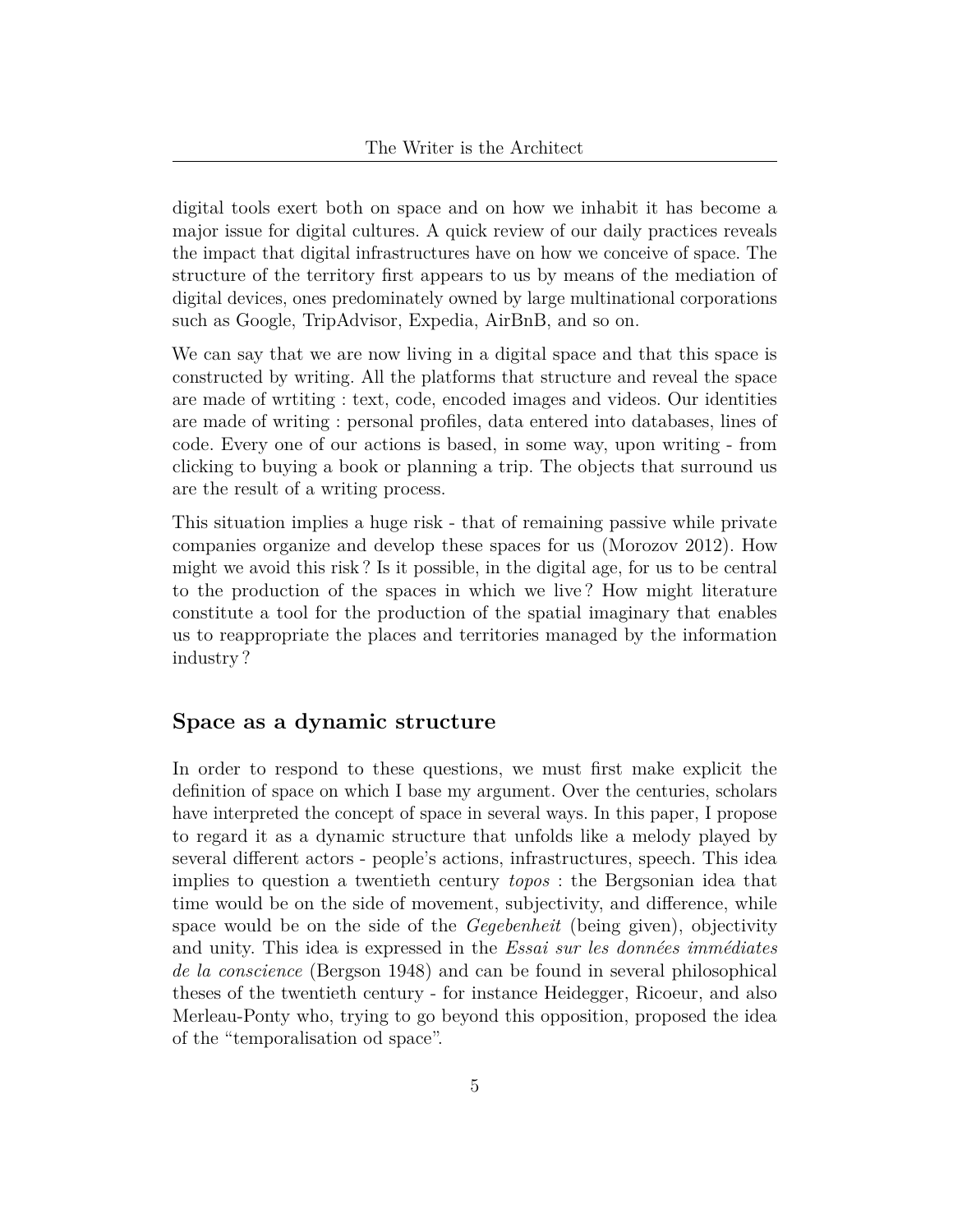Canullo [\(2016\)](#page-17-2) emphasizes this point starting from an intuition of Levinas. In *Ethics and Infinity* (Levinas [2013\)](#page-18-3), the philosopher affirmed that it is necessary to subtract space from the paradigm of physics in order to restore its intrinsic vitality. Canullo remarks that this allows for the development of a philosophical paradigm based on a concept of space rather than one of time. On the basis of Rosenzweig's thought, she shows that the Ricoeurian narrative identity could be substituted for an *oikological* identity.

Even if these "philosophers of time" have actually developed a more complex thought which often includes a more dynamic idea of space (Cf. for example the ricoeurian analysis of the relationship between architectures and narrativity in Ricoeur [2017\)](#page-19-3), we could accept to be a little schematic for the purpose of this paper and say that the twentieth century has been the century of time, while its end and the beginning of the twenty-first century were marked by a renewed interest in the concept of space. This interest is driven by the will to emancipate space from the notion of *Gegebenheit* in order to articulate it as a dynamic process. It seems that the *spatial turn* mentioned at the beginning of this paper is based on such an idea.

Moving in a similar direction, Louise Merzeau underlines the differences between the idea of space as something given and the idea of it as a dynamic process by refering to the greek notions of *topos* and *khoros* :

The distinction established by the Greeks between *topos* and *khoros* also makes it possible to describe this displacement. The *topos*, like the Latin *locus* ("region, place, place, tomb") serves to locate, fix, circumscribe. The *khoros* ("place where one dances") refers to a field that can be crossed and that calls for a choreography. (Merzeau [2016\)](#page-18-4)

If we interpret space as *khoros*, it means that it is not already given : it is produced (Lefebvre [1974\)](#page-18-5). In approaching space as a dynamic entity, we can situate ourselves as having an active place in its production. Such an approach is crucial for addressing the issues that contemporary digital environments raise, as proprietary platforms more and more determine digital space. If we can think of these platforms as habitable and dynamic spaces, then we can rediscover the possibility of being active in the production and organization of the environments that we inhabit. The question then becomes : How can we take ownership of these spaces and how might we make them public ? In order to develop an interpretation of space in the era of digital technologies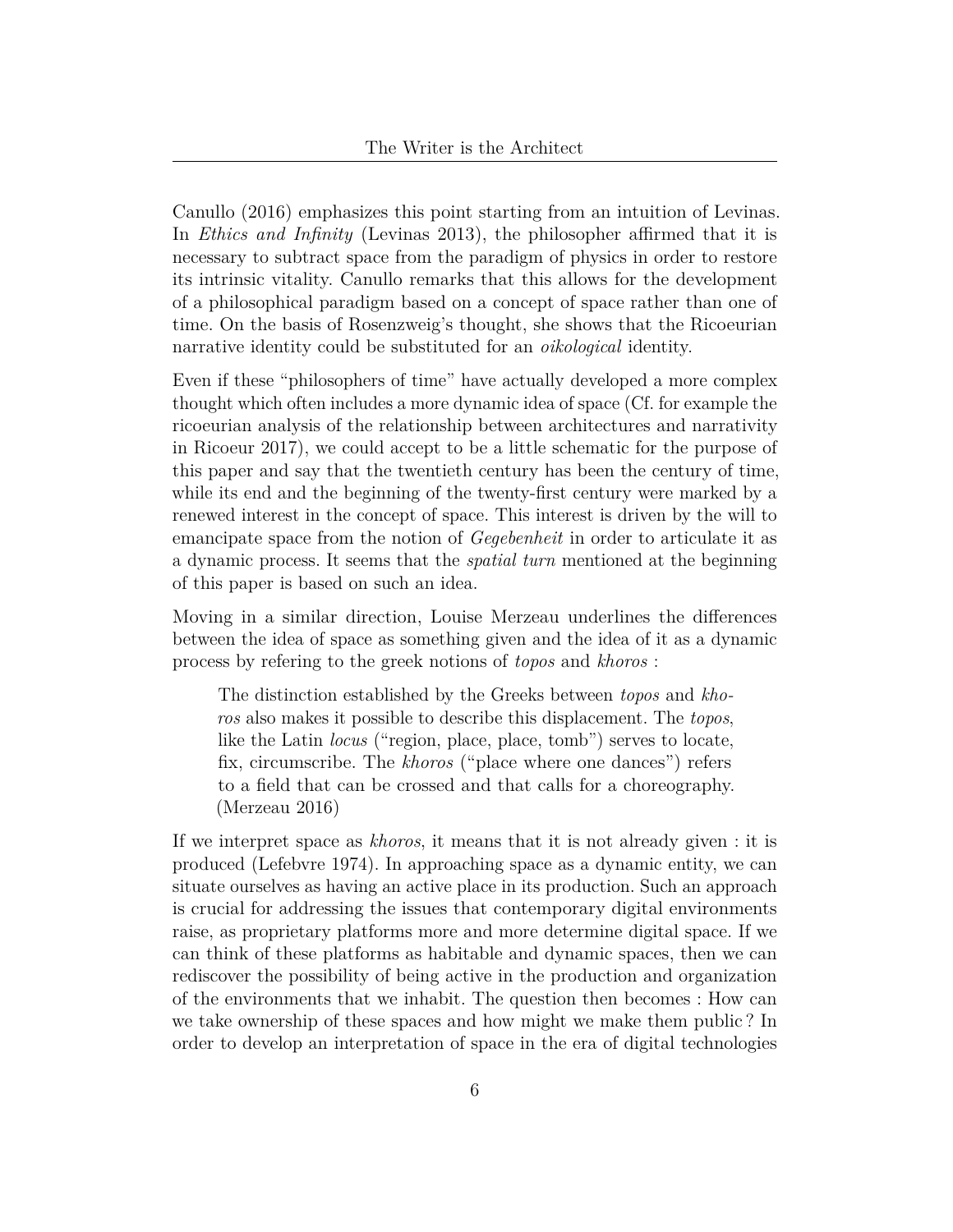and to better understand its structuring in digital milieus, it is useful to take up a framework that emerges out of francophone communities during the last ten years : the theory of editorialization.

#### <span id="page-6-0"></span>**Editorialization and digital space**

The word "editorialization," in the sense that I propose to use it (Vitali-Rosati [2016\)](#page-19-4), is a neologism in English. It comes from the French *éditorialisation*. In English, the word is a derivative of "editorialize," which means - according to the Collins, Merriam, and Cambridge dictionaries - "to express an opinion in the form of an editorial" or "to introduce opinion into the reporting of facts." In French, the word acquires a broader meaning and relates in particular to digital culture and to digital forms of producing knowledge. This shift in meaning - from an idea that denotes the expression of opinion to one that suggests the production of knowledge in the digital age - is useful and not particularly problematic in terms of the relation to its English derivative. As we will see, the recontextualization of the term in its digital sense retains its association with the notion of opinion in that it refers to the production of content that expresses a kind of opinion or that offers an alternative way to see or interpret the world.

The redefinition of this concept is very useful as a way of interpreting and understanding the structure of digital space. Editorialization is more a whole theory than a simple concept. Bachimont [\(2007\)](#page-17-3) uses the term *éditorialisation* to explain the shift of a non-digital document to a digital document. Gérard Wormser takes up the terms in a more general way to describe the production and circulation of content in digital environments (Vitali-Rosati [2016\)](#page-19-4). Over the last ten years, Francophone scholars have used the term more and more frequently and everyone with some different definitions (Treleani [2014](#page-19-5); Merzeau  $2014$ ; Le Deuff  $2016$ , yet, in the dispersion of this term, its precise meaning has become unclear.

Here, I will use the definition that emerges from the research conducted by the laboratory directed by Gérard Wormser and myself at the Maison de sciences de l'homme Paris Nord, *Écritures numériques et éditorialisation* : "Editorialization is the set of dynamics that produce and structure digital space. These dynamics can be understood as the interactions of individual and collective actions within a particular digital environment". This definition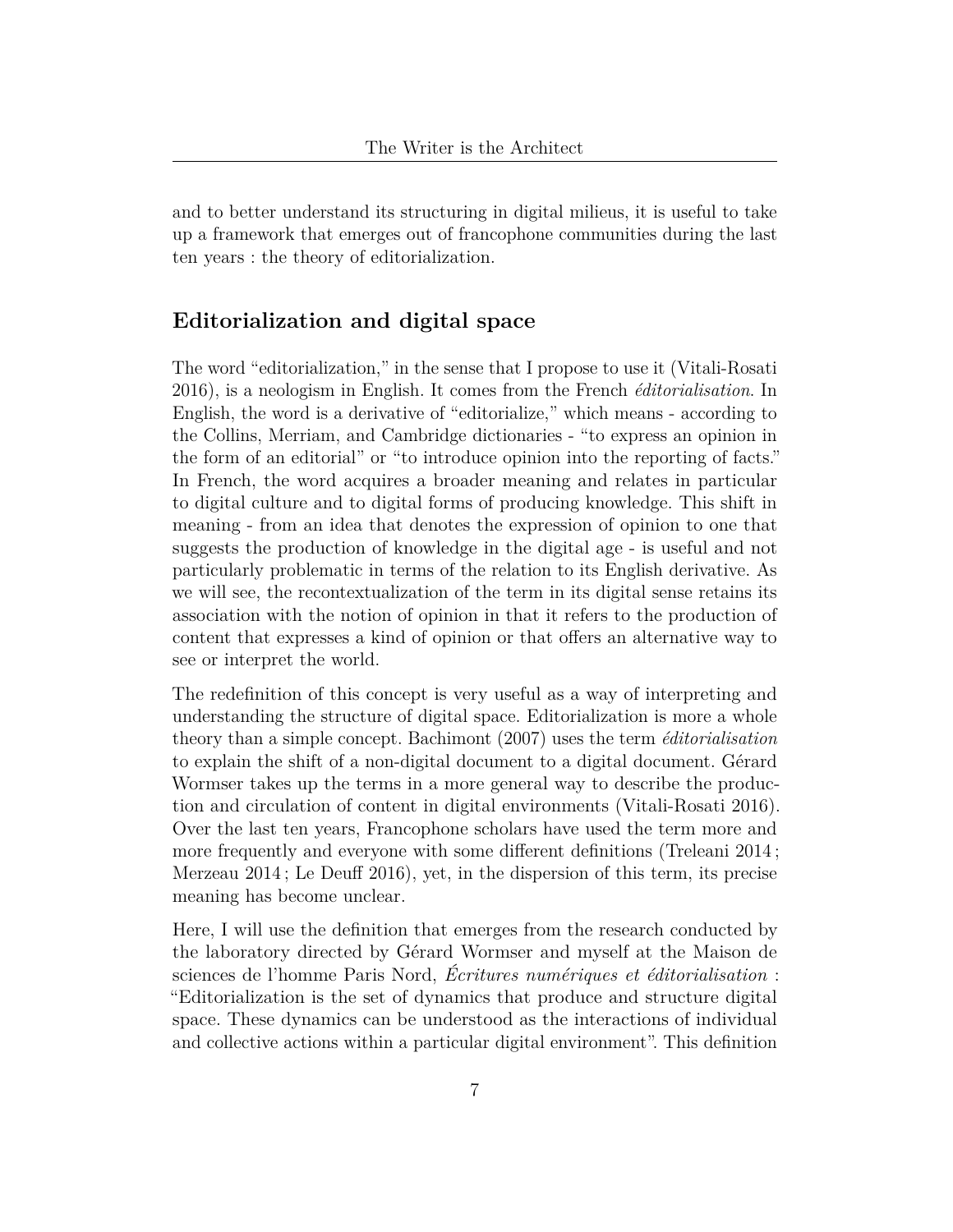is based on a prior hypothesis - the fact that there is a hybridization between the digital space and the non-digital space - and therefore emphasizes that the structuring of digital spaces means a transformation of space in general.

Beginning in the 1990s, scholars such as Castells [\(2000\)](#page-17-4), Virilio [\(2010\)](#page-19-6), Robin [\(1997\)](#page-19-7), and Murray [\(1998\)](#page-18-8) analyzed computing technologies and digital infrastructures as though they were producing a space completely distinct from physical space. In this sense, the concepts of "cyberspace," first articulated in the science fiction of Gibson [\(1984\)](#page-18-9), and "deterritorialization" (Deleuze et Guattari [1983\)](#page-17-5), merge so as to imply that in the "virtual" and "virtual reality" that there is a progressive loss of materiality in relation to space and that this loss of materiality implies a disconnection with "real" territory (For example, Serres [1994,](#page-19-8) Virilio [\(2010\)](#page-19-6) ; Novak [1992](#page-18-10) ; Koepsell [2003\)](#page-18-11). More recently, as a result of changes in technologies and practices, researchers tend not to consider digital space to be in breach of nominally "non-digital" space. We, instead, live in a hybrid space, which IT infrastructures help build and structure (Beaude [2012\)](#page-17-6). It is therefore appropriate to reverse the paradigm of the 1990s and to assert that the space in which we live is a digital space.

First of all, let us recall that the term "digital" can no longer be understood in a purely technological sense. As Doueihi [\(2011\)](#page-17-7) has demonstrated, one must understand the digital as a culture that refers to a set of tools, but also to a set of values, practices, technologies and infrastructure that shapes our contemporary society. In this sense, digital space is the space of our society in the digital age. Space is digital just as our culture is a digital culture (For a more precise analysis of this idea, cf. Vitali-Rosati [2014\)](#page-19-9). From this definition, the hypothesis that we propose is that digital space, as a set of relations between objects, is the organization of the totality of our reality by means of writing.

My demonstration will be based on a particular interpretation of the notion of 'writing', which is understood here as a very broad notion. Writing is the action of producing a permanent trace, a trace which stays inscribed somewhere after the end of the writing action. In this sense, the act of writing some letters on a piece of paper is a sort of writing, but so too is the action of drawing a line in a field in order to delimitate a border between two properties, or the action of opening up a path in a forest by cutting some trees. Writing means leaving a trace. It is important to emphasize that these traces are something material, they are inscribed somewhere – on a piece of paper, on a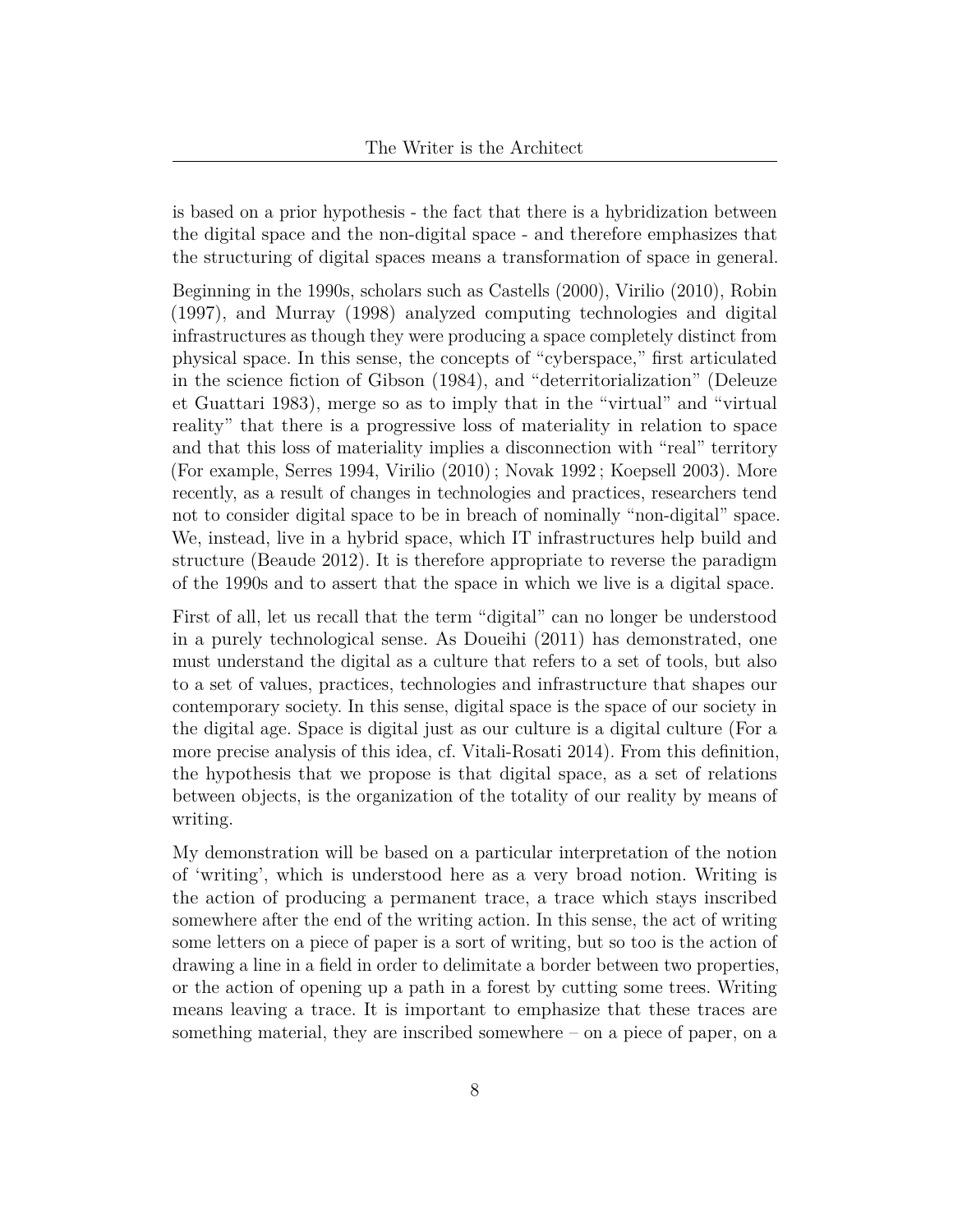field, on a territory. They are never imaginary. Each space, I will argue, is made of material, inscribed traces.

This hypothesis is not as radical as it might first seem, especially if we more closely examine the web. Indeed, while the digital can not be reduced to the web, it is true that the web represents one of the phenomena that have most contributed to the production of digital culture. The rapid diffusion of the web from the 1990s was one of the factors of this "digital conversion" (Doueihi [2011\)](#page-17-7). So, while digital culture can not be reduced to the web, the web is nevertheless one of the most important phenomena of this culture. Understanding the web, its structures and its dynamics, is therefore essential if we want to grasp the characteristics of digital culture.

The web is constructed by writing. The web, it can be said, can be productively understood as a form of written text : it is a fabric, something that is weaved. The choice of metaphor is important : like a spider web, the web is a set of relationships built between objects and like a spider web this set of relationships is produced when traversing it. Moreover, even the photos and videos are writing, since they are made of code, a code that has the function of creating a particular structure of relations between objects. In this sense, the web is mainly an architectural space, a set of relations between objects. It is, moreover, concrete. Material relations unite the objects that are a part of the web. Between two given objects on the web, there exists a precise distance, exactly as in non-digital spaces. One can thus measure the distance between a Facebook profile and another, for example, from the amount of friends in common or from the confidentiality rules of the platform. More generally, there is also a determined and measurable distance between two web pages, such as the number of direct connections, the presence on the result list of a search engine which indexes them under the same keyword, et cetera.

In short, I'd like to propose these four essential characteristics digital space :

- 1. Digital space is an architectural space that organizes the relationships between objects in our society.
- 2. Digital space is a real space, in which we live. The adjective is used here to refer to the space in which we live today- it can not be limited to technologies alone, because it has acquired a cultural meaning which means a set of characteristics, structures and values that describe our society. Digital space is the space of our digital society. It is the space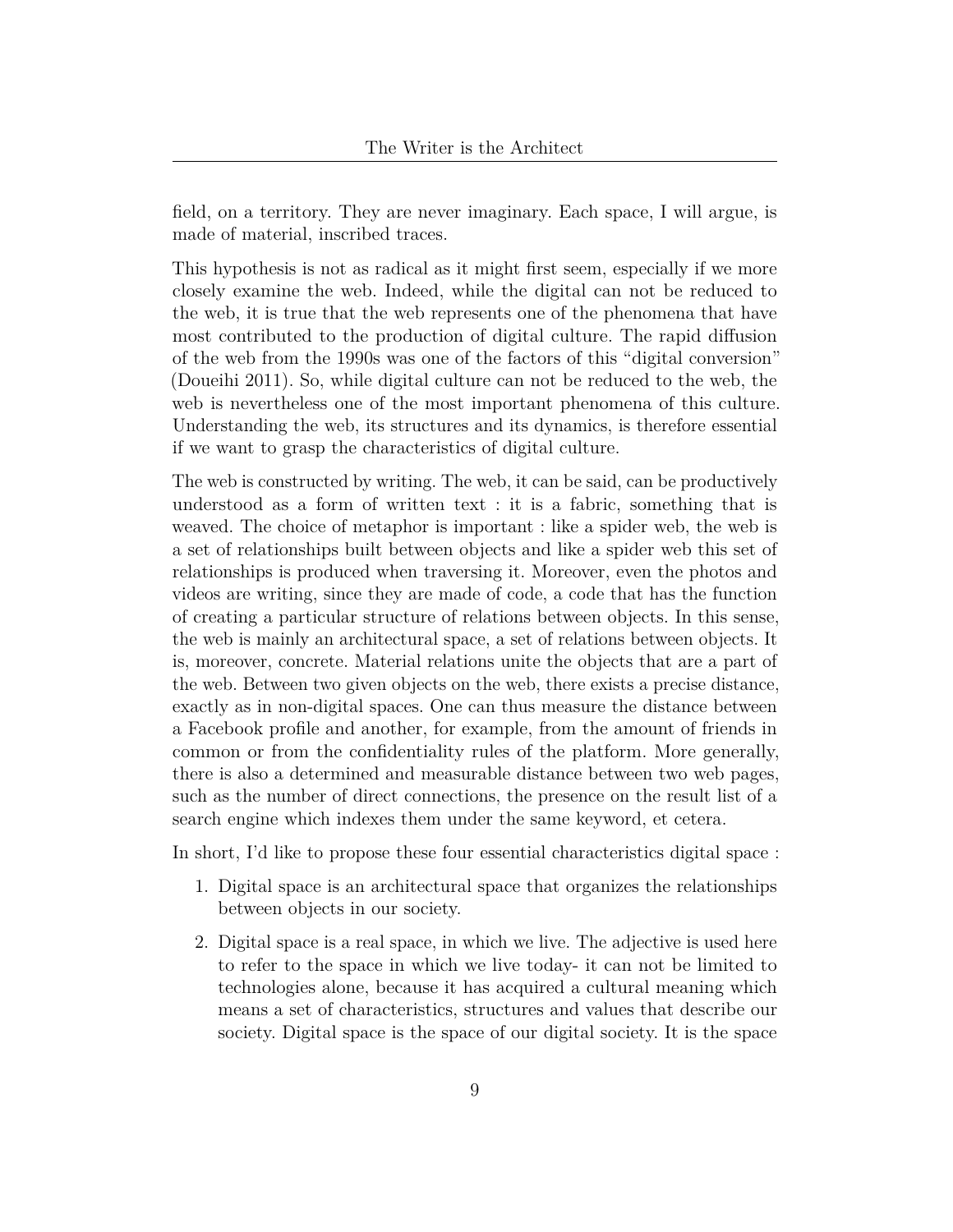in which we live and we act.

- 3. Digital space is a hybrid space. Some relationships that make this space are determined by a network connection or by some other technology, but others do not depend on electronic or connected technologies. For example, in digital space, the distance between two objects is determined by both the positions of these offline objects and their position in an online database.
- 4. Digital space is in motion. Our actions change it.

#### <span id="page-9-0"></span>**Editorializing the world**

If editorialization is the set of dynamics that produce and structure digital space and if our space is a digital space, it means that editorialization is a way of producing space more generally. Editorializing is a form of building. This is the fundamental characteristic of editorialization, what distinguishes it from editing and curating content. Editorialization is not about structuring some information about something, for example, about a person or about a place. It is a matter of structuring the world itself. We editorialize things and not information about objects. We could say that the encyclopedic project as it was conceived during the 18th century by Diderot and D'Alambert was realized with the world wide web : the totality of our knowledge has been organized and linked in a unique and huge architectural framework(For an analysis of the relationship between the Encyclopédie and the structure of digital space, see Melançon [2004\)](#page-18-12). But it goes further : with editorialization we are not only structuring the knowledge, we are structuring the world itself. We can say that editorialization is not only an architecture of knowledge - or, to use Schnapp [\(2011\)](#page-19-10) 's concept, a 'knowledge design') but more precisely an architecture of being. This is why the concept of space becomes so crucial : editorialization is a way of organizing space not in a metaphorical sense (as the space of knowledge or the space of information) : editorialization is an actual architectural action, it organizes our actual space.

Let us take an example in order to further illustrate this idea. Let us analyze the position a restaurant occupies in the space of a town. This position implies the visibility of the restaurant and therefore its place in a social space. It is obvious that this position depends on the structure of the town : where the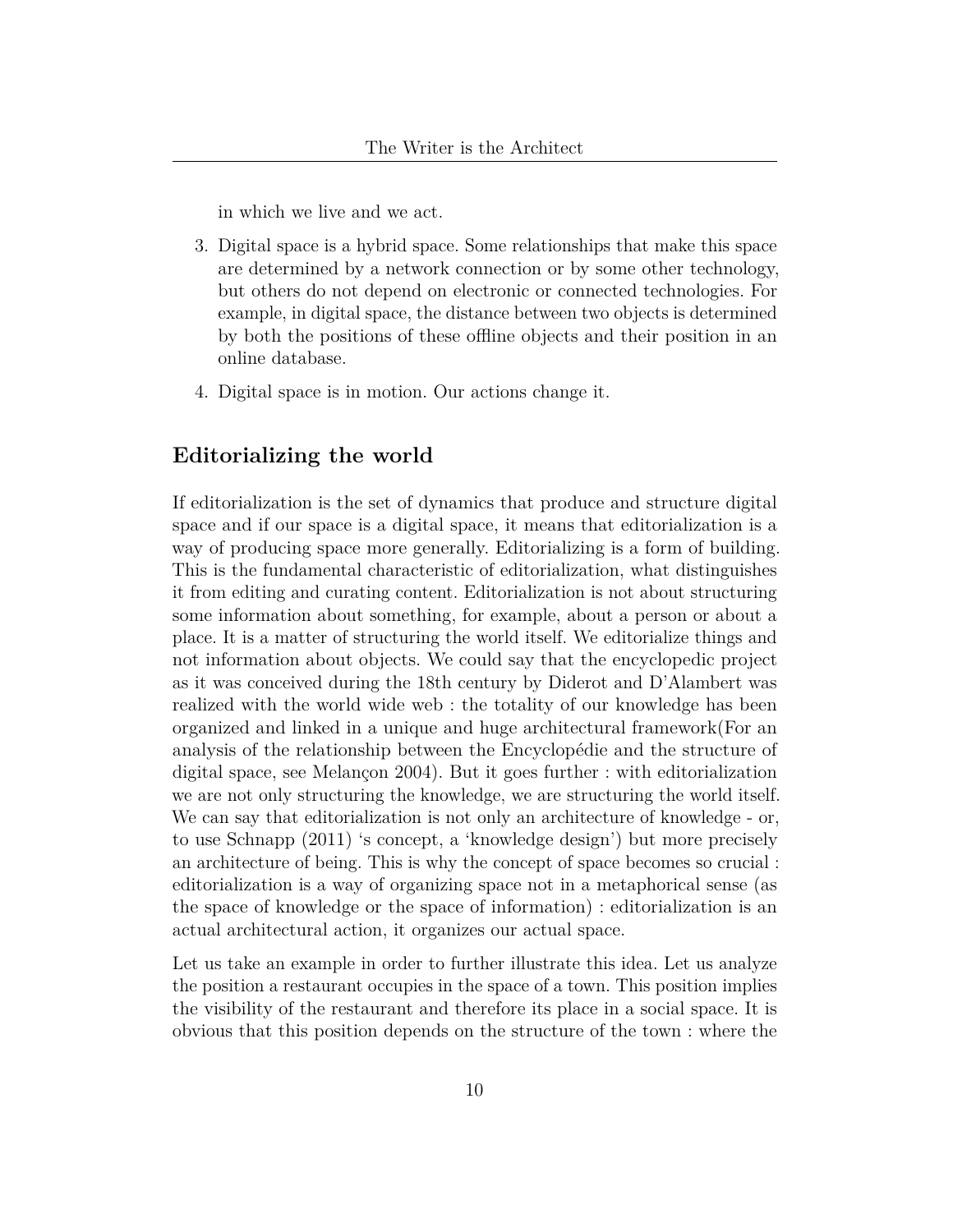town center is, what the most crowded and visited places are, where people go to work or to hang out. The space of the town is the set of relationships between streets, buildings, and other sites, and these relationships shape and are shaped by the way people inhabit the town, their habits, their activities. Yet digital technologies and the sets of common practices involved with their production and use also structure these these relationships. In order to find a place, one can use Google Maps. In order to find a restaurant, one can use Yelp, TripAdvisor, or other platforms. The fact that a restaurant is on a highly trafficked street has a similar function on defining its position as the fact that a restaurant is ranked first on TripAdvisor or at the top of a search engine listing. The material position of an object is at the same time the place where it is in the non-digital town and the place where it is in the digital town. Together, they form a unique space. The editorialization of the restaurant, i.e. the position of the restaurant in digital space, is actually its position in the space in general.

Structuring digital space therefore means structuring space in general. This is a fundamental characteristic of editorialization. It does not actually refer to the structuring of specific information. It is, instead, concerned with structuring of space that a specific object occupies in the world. This, if editorialization is the set of dynamics that determine the place of a thing in digital space, then, editorialization means concretely operating on things themselves. This is why we should speak rather of editorialization of the world than of editorialization of contents.

### <span id="page-10-0"></span>**The Transcan16 project**

In order to question the relationship between digital and non digital-space and to prove the spatial function of editorialization, the Canada Research Chair for Digital Textualities, led by myself, undertook in 2016 an action-research project focused on the space that is the Trans-Canada Highway. This mythic road that crosses Canada from one ocean to another has indeed inspired a wide range of media productions, including images, videos, maps, historical texts, digital data, and literary works. In this way, the "real" infrastructure (the road, its motels, its rest stops) mixes with literary discourse to create its own imaginary. In order to study this hybrid space, and to measure the influence exercised upon it by our digital culture and tools, our team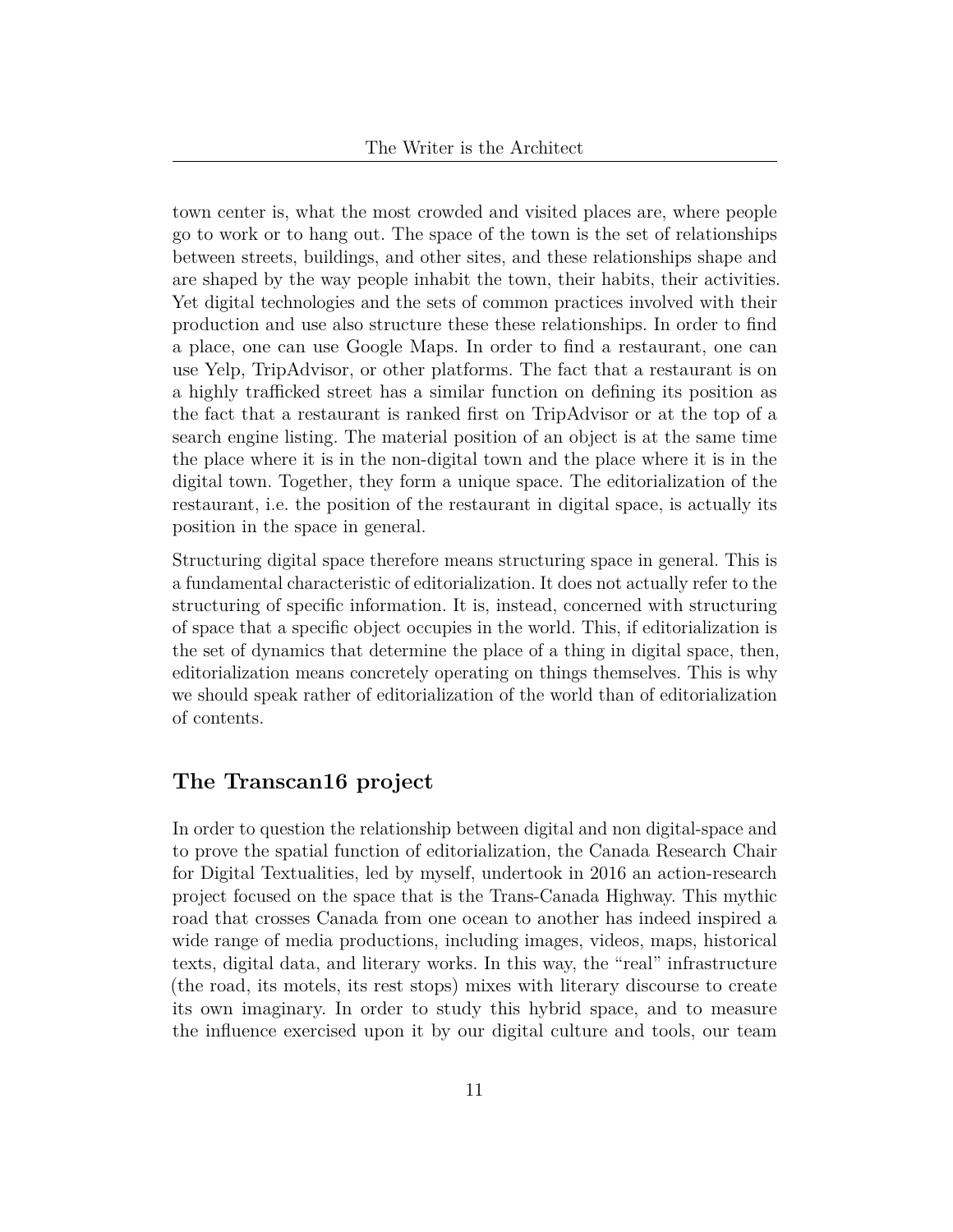embarked on a crossing of the Trans-Canada Highway itself. We documented this contemporary road trip in real time by producing and geolocating our travel accounts through a series of platforms - Twitter, Facebook, Periscope, Tumblr, TripAdvisor, OpenStreetMap, among others. Our objective was to show that literature participates in the editorialization of the Trans-Canada, with editorialization referring to the process through which interactions of individual and collective actions in relation to digital environments produce and structure the space in which we live.



FIGURE 1 : [Map of the projet Transcan16](https://umap.openstreetmap.fr/en/map/epuisement-de-la-transcanadienne_86272#6/48.669/-82.090)

During the second half of the 20th century, highways offered renewed possibilities for producing space and assigning meaning. The Trans-Canada, officially opened in 1962, thus illustrates the desire to produce a crossable space, where people and goods can efficiently circulate. If our sense of space today remains structured in part by these highways, their use and implicit values, it is also increasingly effected by new digital infrastructures, of which Google Maps is but one of many examples. On the one hand a space for speed, highways allow for efficiency and productivity according to the values of capitalism. Yet, we also now find that they are controlled, managed, and detailed by Google Maps. The platform makes the highway visible, traceable based on "row data" and systems of control based on Silicon Valley culture. In pointing this out, I do not mean to call into question the highway infrastucture, but rather the digital infrastructure that marks a new turn in the production of space.

The Trans-Canada was presented to us as a digital space, as it is clearly a real and hybrid architectural space, constructed by the sum of the relationships between maps (digital and non-digital), narratives (literary, historical, private,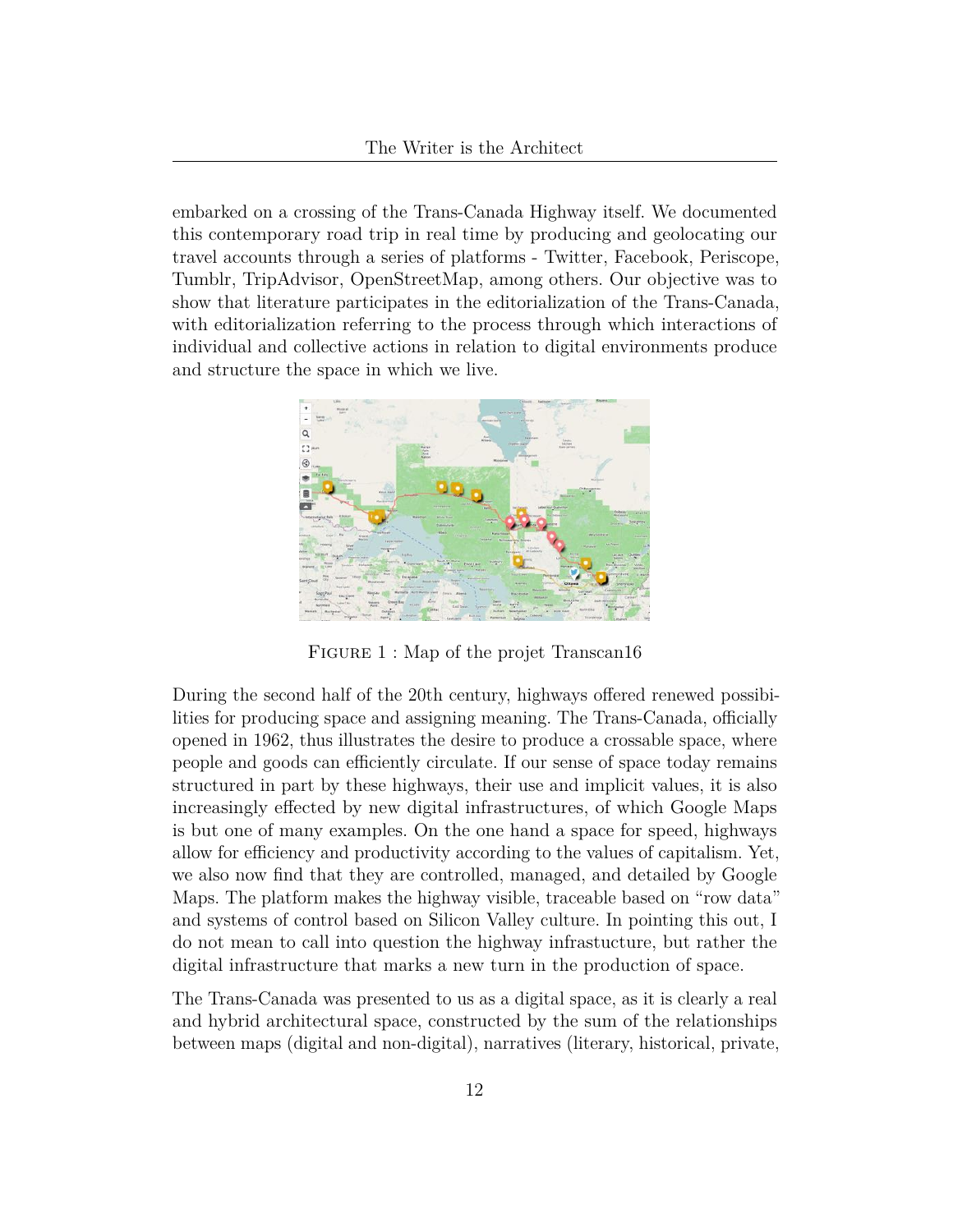touristic), images (photos, videos), writings (on various platforms), the road (and its infrastructure), the motels, the stops and restaurants, and other fellow travelers. The main focus of our research consisted in finding out how we could play with these relationships in order to have an active role in their organization and thus to remain architects of our own space. The concept of editorialization has therefore become the theoretical pivot of our work. By editorializing the Trans-Canada Highway we have sought to demonstrate the fact that editorializing means contributing to the orgranization of things and producing our actual world. With regard to this point, the interpretation of space-production proposed here is different from Lefebvre's idea. According to Lefebvre [\(1974\)](#page-18-5) there is a precise hierarchy of the elements which contribute to the production of the space : some of these elements are more material than others. Typically, according to Lefebvre, all the elements related to the cultural way of interpreting a space are less important than the elements related to the infrastructural structure of the space : a highway structures a space in a stronger way than the cultural perception of what an highway is. But as Agostini-Marchese [\(2017\)](#page-17-8) underlines, this hierarchy is problematic because the cultural representations of space are deeply entangled with the other elements.

In fact, if editorialization means structuring the space in which we live, it can therefore be conceived as a spatial narrative, as it creates relationships between objects. In this sense, a highway is simply a form of editorialization. The infrastructure is part of the editorialization device - it is defined as roads, urban developments, and means of transportation, as well as digital platforms. During our trip, we tested this hypothesis by trying to produce space through a series of editorialization strategies. Our project expanded on a principle of detourning digital tools, particularly those produced by the web's large multinationals. This "resistance" to rules that are imposed by large platforms echoes what Lovink [\(2002\)](#page-18-13) calls the tactical media, or the daily practices through which we short-circuit the functioning and structure of dominant platforms that have, little by little, asserted themselves as authorities. Along our trip, we have put these devices to the test by using digital tools to write the space ourselves, in order to become agents of its organization. Our experience also involved establishing a corpus of digital and non-digital literary works about Trans-Canada Highway to read collectively during the trip. Editorializing the Trans-Canada Highway, for us, has meant crossing it by car, stopping to sleep in hotels and eating in restaurants, planning our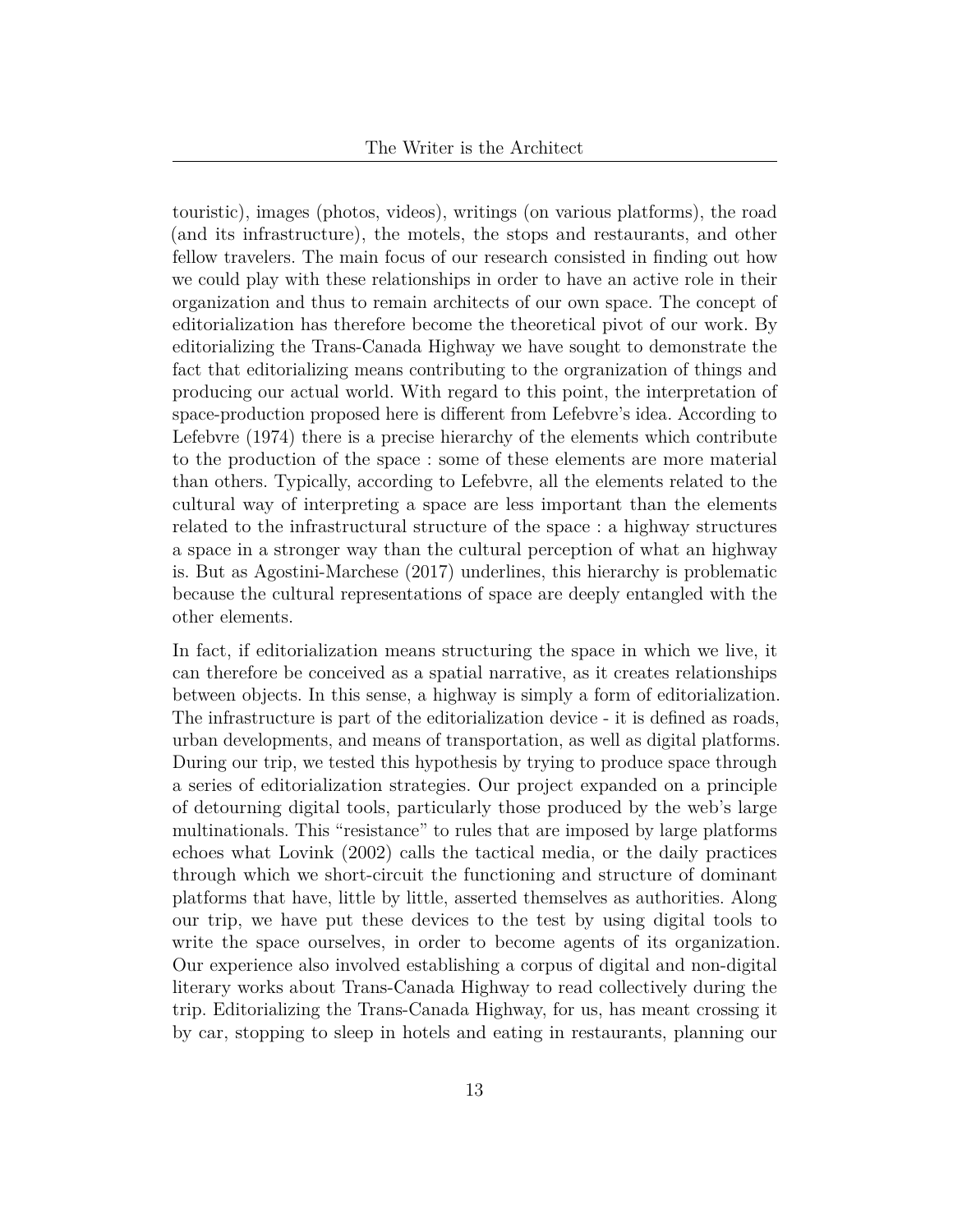

Figure 2 : [Storify - Transcan16 \(by Marie-Christine Corbeil\)](https://storify.com/ENumeriques/epuisement-de-la-transcanadienne)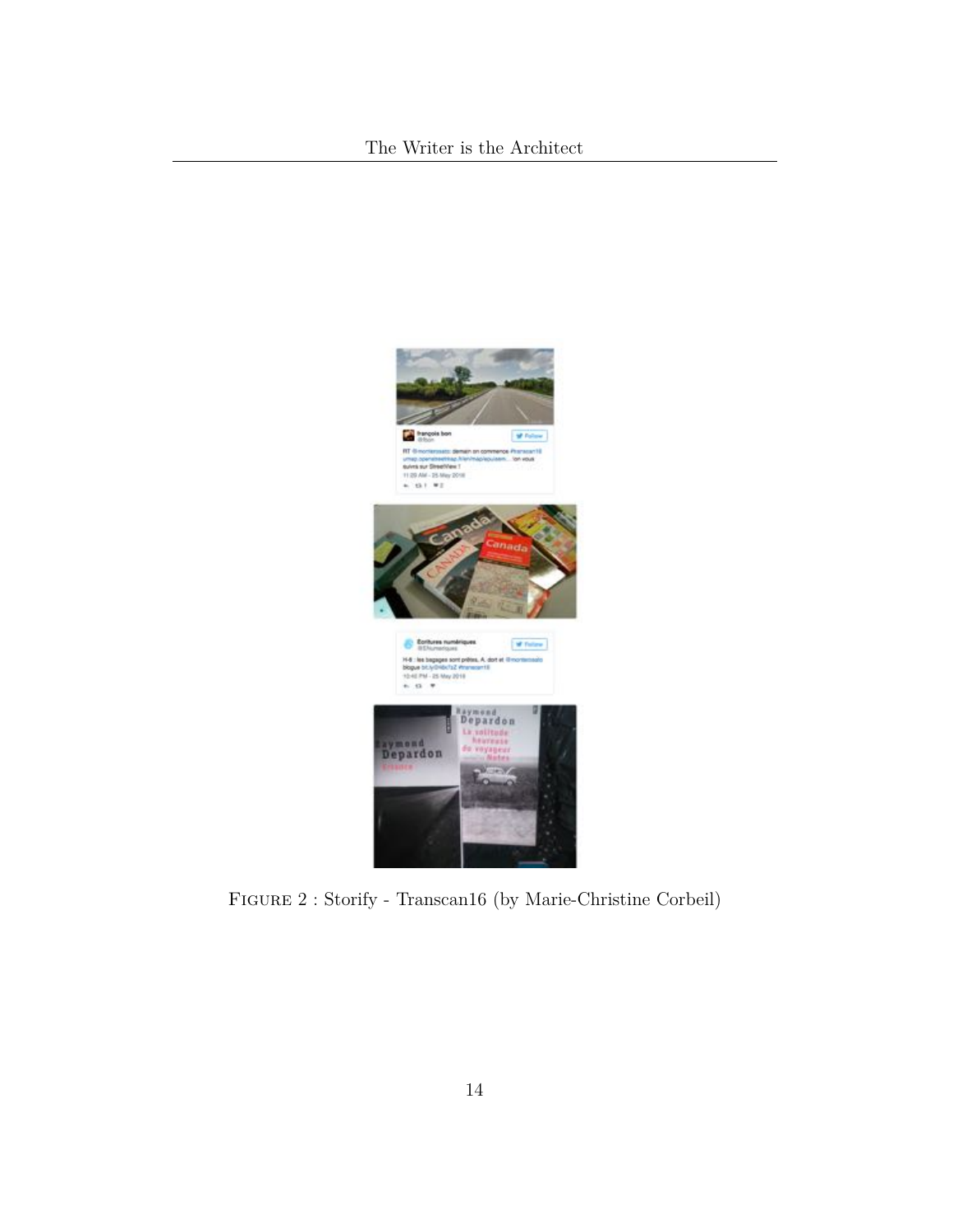itinerary with the help of Google Maps, tweeting the progression of our trip, reading literary works about the spaces that we crossed, and producing new narratives.



Figure 3 : [Postcards from Street View - Transcan16 \(by Servanne Monjour\)](https://transcanproject.tumblr.com)

With regards to our trip, three elements were of particular interest : the major role literature played in constructing the land ; the capacity of digital tools to lend themselves to diversion ; and the decisiveness of the web surfing community in the eventual success of the editorializational undertaking. Our web publications allowed us to gather a community of subscribers that accompanied us along our course, helping and even sometimes participating in writing it. In this way, editorialization appears like a form of what we refer to as "designing for loss of control," meaning that it consists of setting up a device that would soon no longer be under our control. The form exceeds its creators and gains autonomy. It functions on a principal of implication - other ideas, other people, other desires. We might even say that editorialization begins in the instant that gives rise to the unexpected, when others takes up the process. We asked ourselves the following question : In what way has our project allowed for external appropriation, unmanageable by those who initiated the original idea ? Only others besides us can respond to this question, those who will undertake the trip after us, to do yet other things,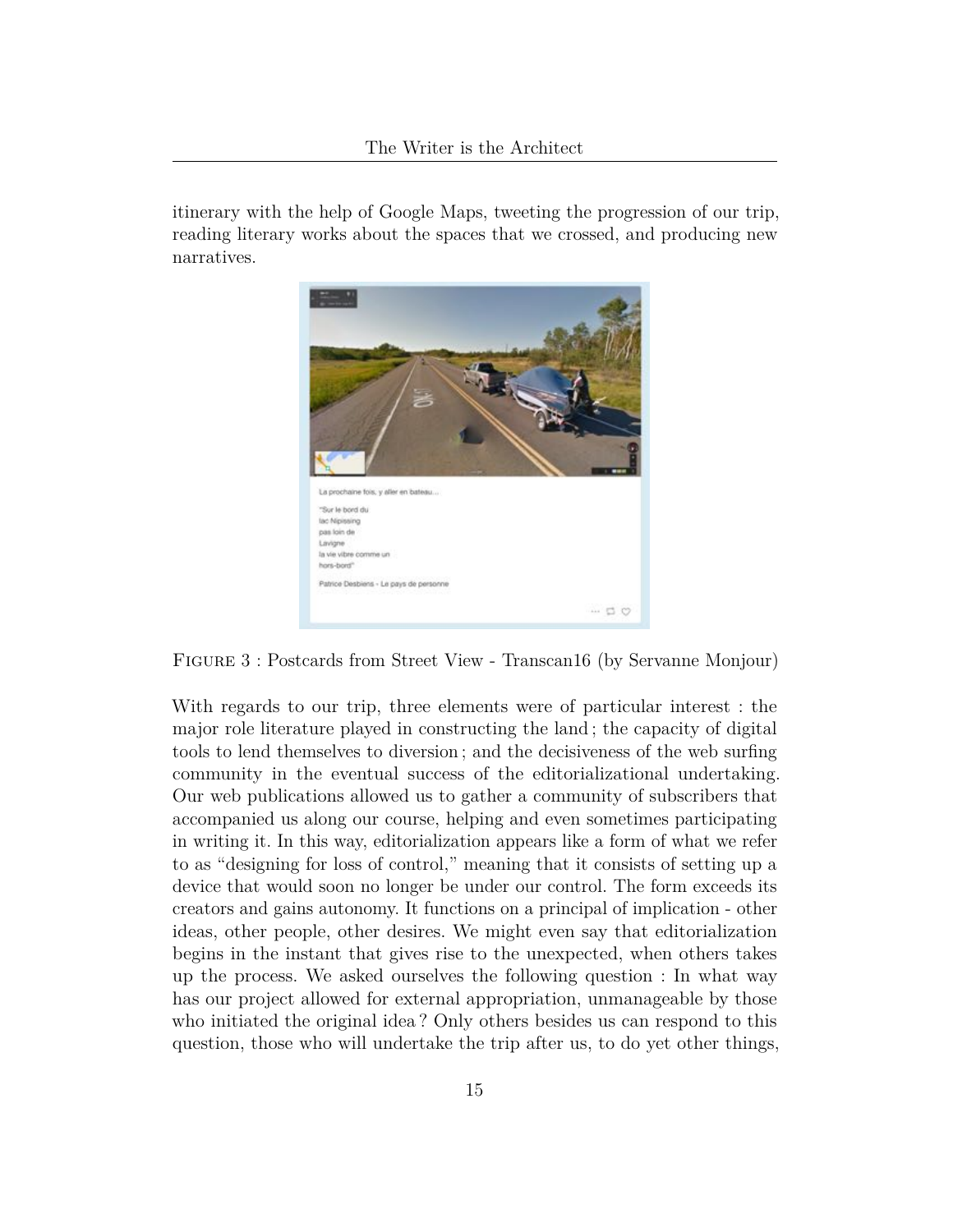

allowing our hashtag to live on, diverted, disfigured, reinterpreted.

Figure 4 : [Postcards from Street View - Transcan16 \(by Servanne Monjour\)](https://transcanproject.tumblr.com)

#### <span id="page-15-0"></span>**Writing the world**

In *Eupalinos ou l'architecte*, Paul Valéry's Socrates tells us, from beyond the grave, that he could have been an architect instead of a philosopher, and that this would probably have been a better choice. "I was born many, and I die as one," he states (Valéry et Hytier [1980,](#page-19-11) 114). The potentiality runs out over the course of our lives - the only one, among the heroes of Valéry, who does not exhaust this virtuality is Leonardo da Vinci - and so, the dynamic movement of life turns into the stable immobility of death. Unity and motionless concepts are characteristic of death because life is multiplicity and movement. It is for this reason that the ghost of Socrates laments to the ghost of Phaedrus that architecture might have been a more interesting job than philosophy.

For Valéry, in 1923, two features of architecture make it a superior art compared to the art of speech : first, it creates a living space ; and, second, it is in motion. Let us try to understand these features. First of all, architecture is the only art form that produces a space in which we can immerse ourselves. Other art forms produce objects for us to examine, to appreciate, but we cannot live inside them. We can look at a painting or a statue, but we cannot inhabit either of them. In contrast, a temple can be entered. The art object, in this case, completely surrounds us, and - more importantly - we can act inside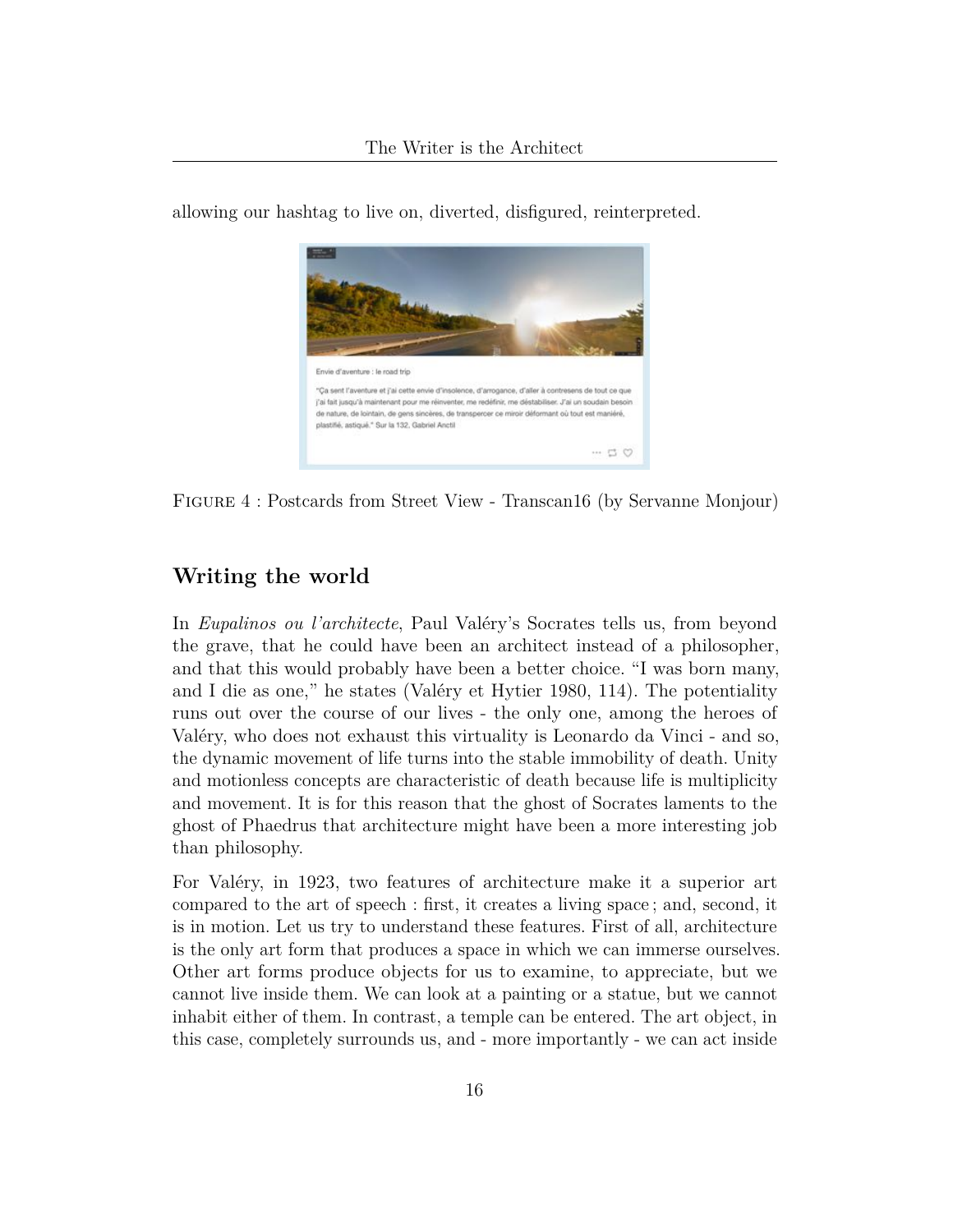its space. A temple is habitable, and things can be done inside it. Art, in the case of architecture, envelops life. As Valéry says, architecture "puts man into man" (Valéry et Hytier [1980,](#page-19-11) 103). Architectural space is the context of the action. It makes it possible, and it shapes it.

Secondly, and in connection with the first point, architecture is an art of movement. This may seem counterintuitive - buildings are, after all, motionless - but if we analyze the structure of the architectural act, we see a profound relationship between architecture and movement. Valéry's Socrates explains this by providing a definition of "geometric shape" (Valéry et Hytier [1980,](#page-19-11) 109). In describing geometric shape, he gives an example : a command for one to "walk while maintaining an equal distance between these two trees." This order clearly defines a straight line. Which means that these words describe - or, more precisely, produce - a movement. The sentence - "Walk while maintaining an equal distance between these two trees" - is a mathematical function and therefore a force, a virtuality, that determines a specific movement. It is, in fact, the very condition of the movement, the force that is in action at the time of movement. It is the force that produces the movement and that determines it. Architecture is the art of geometric shapes, and thus it is the art of structuring space through mathematical functions. On account of the fact that these functions are moving forces, architecture is also an art of movement.

This praise of architecture is at the same time a harsh critique of philosophy. Philosophers, Valéry argues, build castles in the sky. That's why they pay no attention to the details of their constructions : "They never see the universes they imagine are collapsing, because finally these universes do not exist" (Valéry et Hytier [1980,](#page-19-11) 86). Philosophers work with words that are dead and immobile. They aspire towards eternity, but eternity is nothing more than death and immobility. By inverting the myth of the cave, Valéry presents Plato's ideas as motionless shadows, corpses.

This critique of philosophy is, more generally, a critic of any form of writing. Writing means making still what is moving. Written words are frozen frames, inert corpses that only represent the moving bodies that populate reality. Valéry criticized writing, because it produces dead words - to write is to merely represent. Valéry aspired to be a writer of movement, an architect more than a writer. Behind this forceful critique of philosophy and writing in general lies a more global critique of the representational paradigm : representations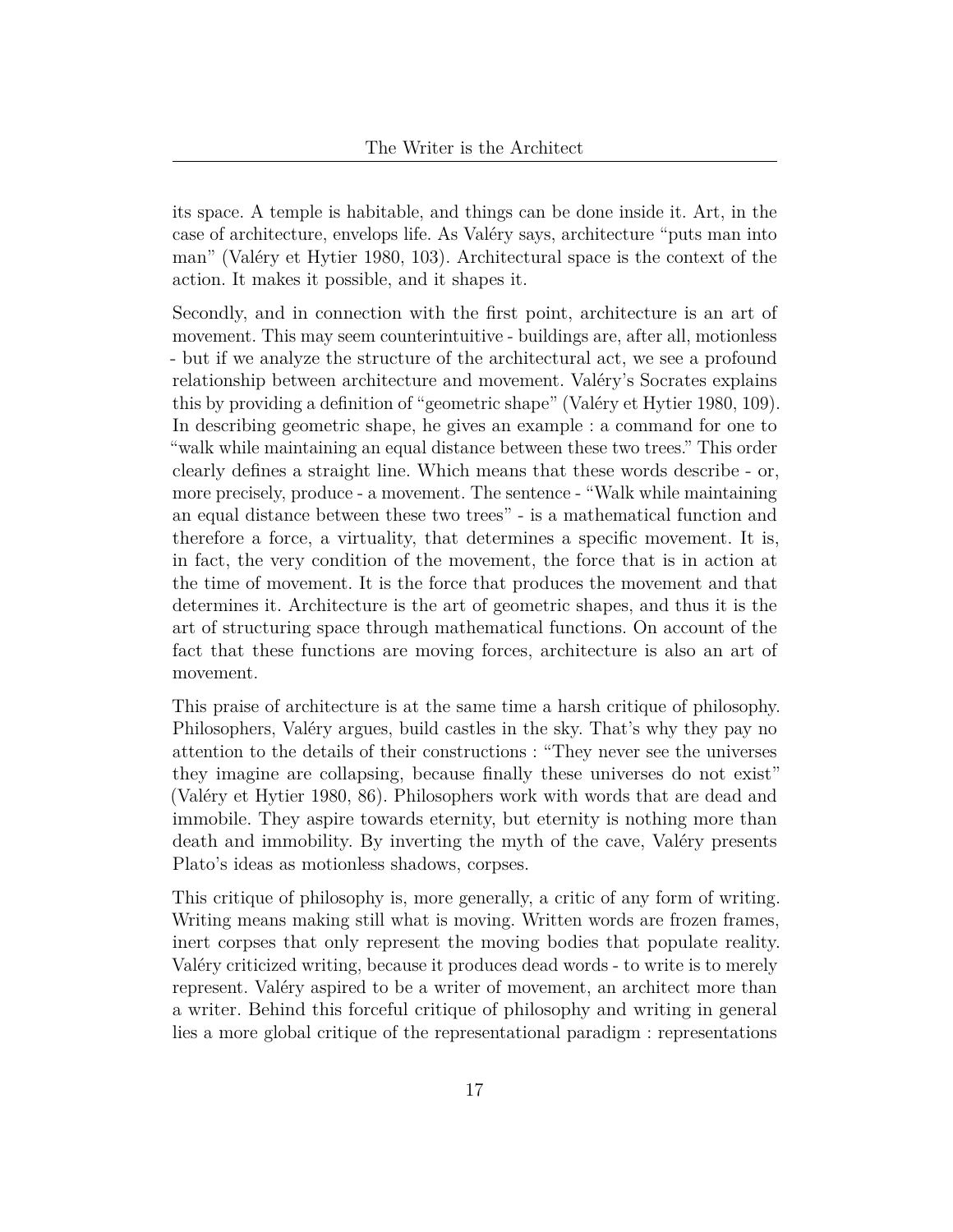are only imitations of reality, but these imitations are frozen frames of life in movement and, therefore, useless representations. Ultimately, Valéry's critique does not apply in the digital age because digital writing is itself bringing about a crucial shift : from a representational paradigm to a performative paradigm. The hypothesis I tried to demonstrate in this paper is that in digital space a writer becomes an architect, writing becomes the building material of a living and moving space. Editorializing the world is a way to perform the production of the space in which we live.

### <span id="page-17-0"></span>**Bibliography**

<span id="page-17-8"></span>Agostini-Marchese, Enrico. 2017. « Les structures spatiales de l'éditorialisation ». *Sens Public*, mars. [http://www.sens-public.org/article1238.html.](http://www.sens-public.org/article1238.html)

<span id="page-17-3"></span>Bachimont, Bruno. 2007. « Nouvelles tendances applicatives : de l'indexation à l'éditorialisation ». In *L'indexation multimédia*, Lavoisier. Paris : Patrick Gros.

<span id="page-17-6"></span>Beaude, Boris. 2012. *Internet, changer l'espace, changer la société : les logiques contemporaines de synchorisation*. Collection « Société de la connaissance ». Limoges, France : Éditions Fyp.

<span id="page-17-1"></span>Bergson, Henri. 1948. *Essai sur les données immédiates de la conscience*. Paris : P.U.F.

<span id="page-17-2"></span>Canullo, Carla. 2016. « "Filosofare nella forma dello spazio". Jalons per un'identità oikologica ». In *I luoghi e gli altri : la cura dell'abitare*, édité par Carla Danani, I edizione, 127-46. Percorsi di etica. Colloqui 12. Ariccia (RM) : Aracne editrice int.le S.r.l.

<span id="page-17-4"></span>Castells, Manuel. 2000. *The Rise of the Network Society : The Information Age : Economy, Society and Culture*. John Wiley & Sons.

<span id="page-17-5"></span>Deleuze, Gilles, et Félix Guattari. 1983. *Anti-Oedipus : capitalism and schizophrenia*. Minneapolis : University of Minnesota Press.

<span id="page-17-7"></span>Doueihi, Milad. 2011. *La grande conversion numérique ; suivi de Rêveries d'un promeneur numérique*. Traduit par Paul Chemla. 1 vol. Points. Série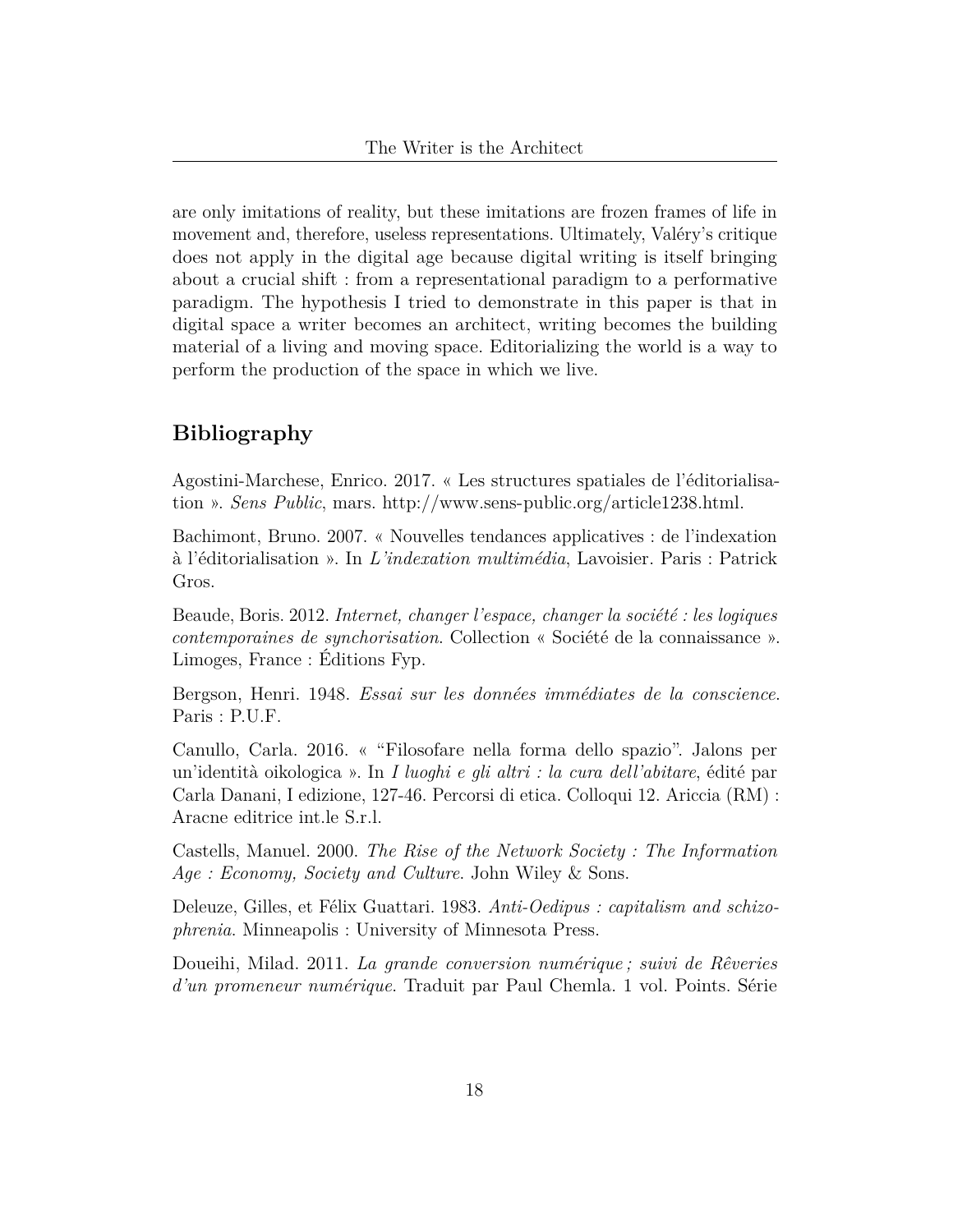Essais, ISSN 1264-5524. Paris, France : Éd. du Seuil.

<span id="page-18-9"></span><span id="page-18-0"></span>Gibson, William. 1984. *Neuromancer*.

Harvey, David. 1995. « Evaluation : Geographical Knowledge in the Eye of Power : Reflections on Derek Gregory's Geographical Imaginations ». *Annals of the Association of American Geographers* 85 (1) : 160-64. [http:](http://www.jstor.org/stable/2564284) [//www.jstor.org/stable/2564284.](http://www.jstor.org/stable/2564284)

<span id="page-18-11"></span>Koepsell, David R. 2003. *The Ontology of Cyberspace : Philosophy, Law, and the Future of Intellectual Property*. Open Court Publishing.

<span id="page-18-7"></span>Le Deuff, Olivier. 2016. « Anatomie et nouvelle organologie de l'édition ouverte », mars. doi [:urn:doi:10.4000/rfsic.1871.](https://doi.org/urn:doi:10.4000/rfsic.1871)

<span id="page-18-5"></span><span id="page-18-3"></span>Lefebvre, Henri. 1974. *La production de l'espace.* Paris : Éditions Anthropos.

Levinas, Emmanuel. 2013. *Totality and infinity : An essay on exteriority*. Pittsburgh, Pa. : Duquesne University Press.

<span id="page-18-13"></span>Lovink, Geert. 2002. *Dark fiber : tracking critical Internet culture*. Electronic culture–history, theory, practice. Cambridge, Mass : MIT Press.

<span id="page-18-12"></span>Melançon, Benoît. 2004. « Sommes-nous les premiers lecteurs de l'Encyclopédie ? » In *Les Défis de la publication sur le Web : hyperlectures, cybertextes et méta-éditions*, édité par Jean-Michel Salaün et Christian Vandendorpe, 145-65. Lyon : ENSSIB.

<span id="page-18-6"></span>Merzeau, Louise. 2014. « Éditorialisation collaborative d'un événement ». *Communication & Organisation*  $n^o43$  (1) : 105-22. [http://www.cairn.info/](http://www.cairn.info/resume.php?ID_ARTICLE=COMOR_043_0105) [resume.php?ID\\_ARTICLE=COMOR\\_043\\_0105.](http://www.cairn.info/resume.php?ID_ARTICLE=COMOR_043_0105)

<span id="page-18-4"></span>———. 2016. « Le profil : une rhétorique dispositive ». *Itinéraires. Littérature, textes, cultures,*  $n^{\circ}2015$  (juin). doi[:10.4000/itineraires.3056.](https://doi.org/10.4000/itineraires.3056)

<span id="page-18-1"></span>Moretti, Franco. 1999. *Atlas of the European novel, 1800-1900*. London ; New York : Verso.

<span id="page-18-2"></span>Morozov, Evgeny. 2012. *The Net Delusion : The Dark Side of Internet Freedom*. Reprint edition. PublicAffairs.

<span id="page-18-8"></span>Murray, Janet Horowitz. 1998. *Hamlet on the holodeck : the future of narrative in cyberspace*. Cambridge, Mass : MIT Press.

<span id="page-18-10"></span>Novak, Marcos. 1992. « Liquid Architectures in Cyberspace ». In *Cyberspace :*